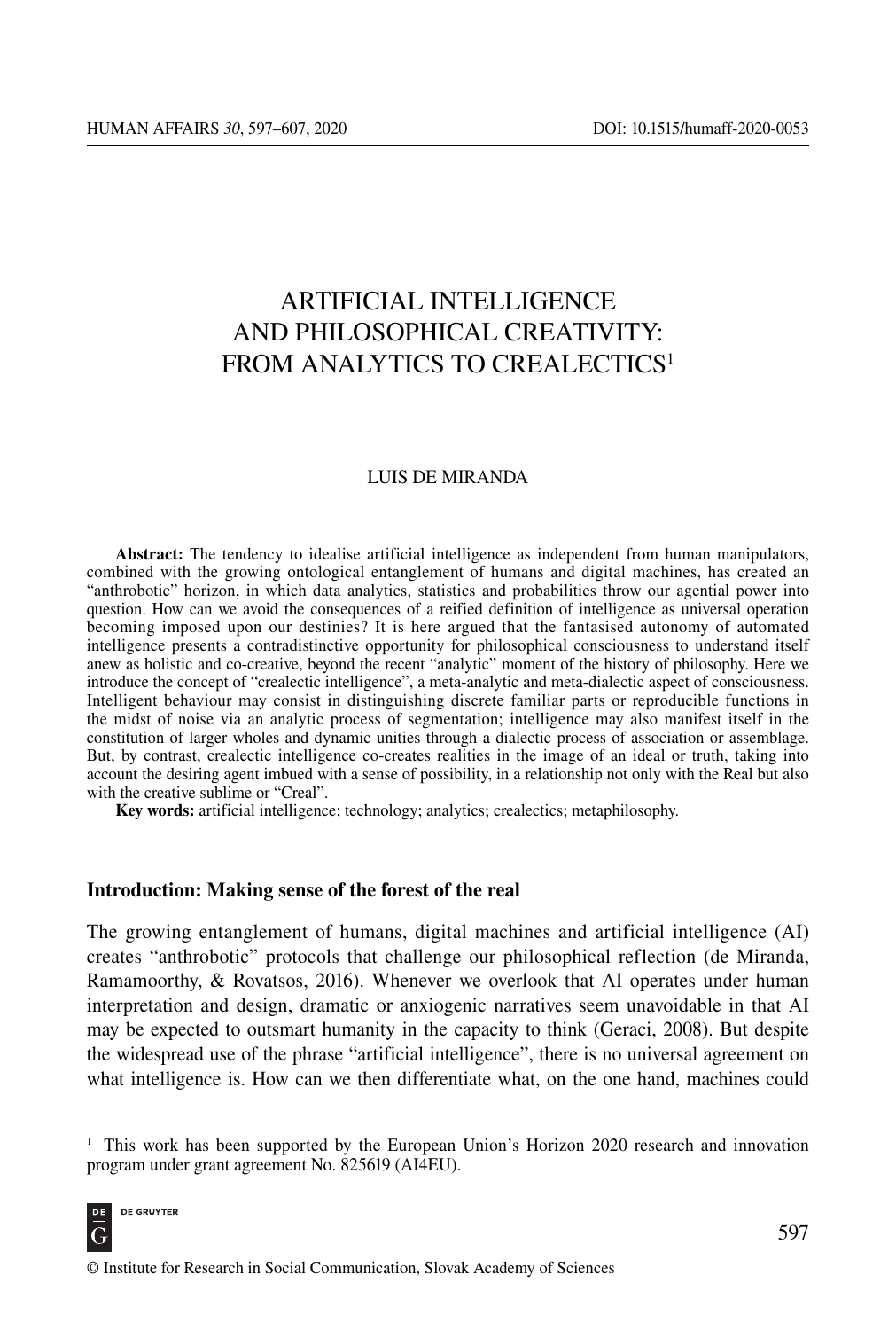make sense of and what, on the other hand, humans can think fruitfully about in a nonautomated fashion?

The very etymology of the word intelligence is ambivalent between the two Latin roots *inter-legere* and *inter-legare*. As explained by anthropologist Marcel Jousse (2016), intelligence can be about *inter-legere*, to discriminate: "the world is an immense chaos of interactions, but in this immense chaos of interactions comes a human being who will know how to choose from this multiplicity" (p. 29). But the root of intelligence could be *interligare*: "to link up in the form of interactions […]. Remember the great Laplace: Discoveries consist of bringing together ideas  $- I$  would say facts – that are susceptible to join but that had not been hitherto been joined" (Jousse, 2016, p. 29). Whether intelligence consists in picking and distinguishing parts by a process of division and segmentation, in discovering wholes, syntheses and unities by a process of association, or in organising actualisations of possibilities—not to speak of the various historical, cultural and disciplinary variations in defining intelligence around the globe—this polysemy points to the necessity of not speaking of intelligence as if it were one universal form of manipulating symbols.

What should we mean, then, when we speak of AI? In what follows, I explain why AI as we know it is for the most part a display of analytic intelligence. It is dominantly implemented in the real world as a set of algorithms facilitating predictive analytics or data analytics, defined as forecasting the statistical likelihood of future actions, trends or patterns [...] on the basis of inferred relationships between variables in recorded data (Chandler & Munday, 2016). In other words, AI is a human-designed digital technology that facilitates the identification of meaningful patterns within bodies of data through the use of computers, and the prediction of future patterns, in order to gain insights that facilitate an automated action or a human decision.

The specialisation of AI in analytic operations sheds a renewed light, by contradistinction, on the creative and cosmological aspect of philosophical intelligence, an aspect that was sometimes disparaged or forgotten in the recent "analytic moment" of the history of philosophy. This meta-analytic aspect of consciousness we call crealectic intelligence, because it is a form of hyper-dialectic (Merleau-Ponty, 1968) that relies on the axiom that the ultimate Real, the forest of all experiences, is also a "Creal", an infinite and continuous creation of multiplicity and possibility (de Miranda, 2017). In order to fully intuit what crealectic intelligence might be in the light of our anthrobotic horizon (part 3), we will contrast it with analytic intelligence (part 1) and dialectic intelligence (part 2).

### The pebbles in the forest: Analytic intelligence and AI

What does the so-called automation of intelligence mean for philosophy? In order to understand the relevance of crealectics, or creative philosophy, we firstly contrast it with the logic of its dialectical counterpart, mechanised analytic intelligence. An enabling set of algorithms is primarily an analytic machine. Analytics is the dominant approach to intelligence in our engineer-driven societies because it is more easily decomposed and mathematised into sets of operations. Analytics needs decomposable material as the primary component for its manipulation of numerical symbols. This is compatible with automation and so-called evidence-based decision-making.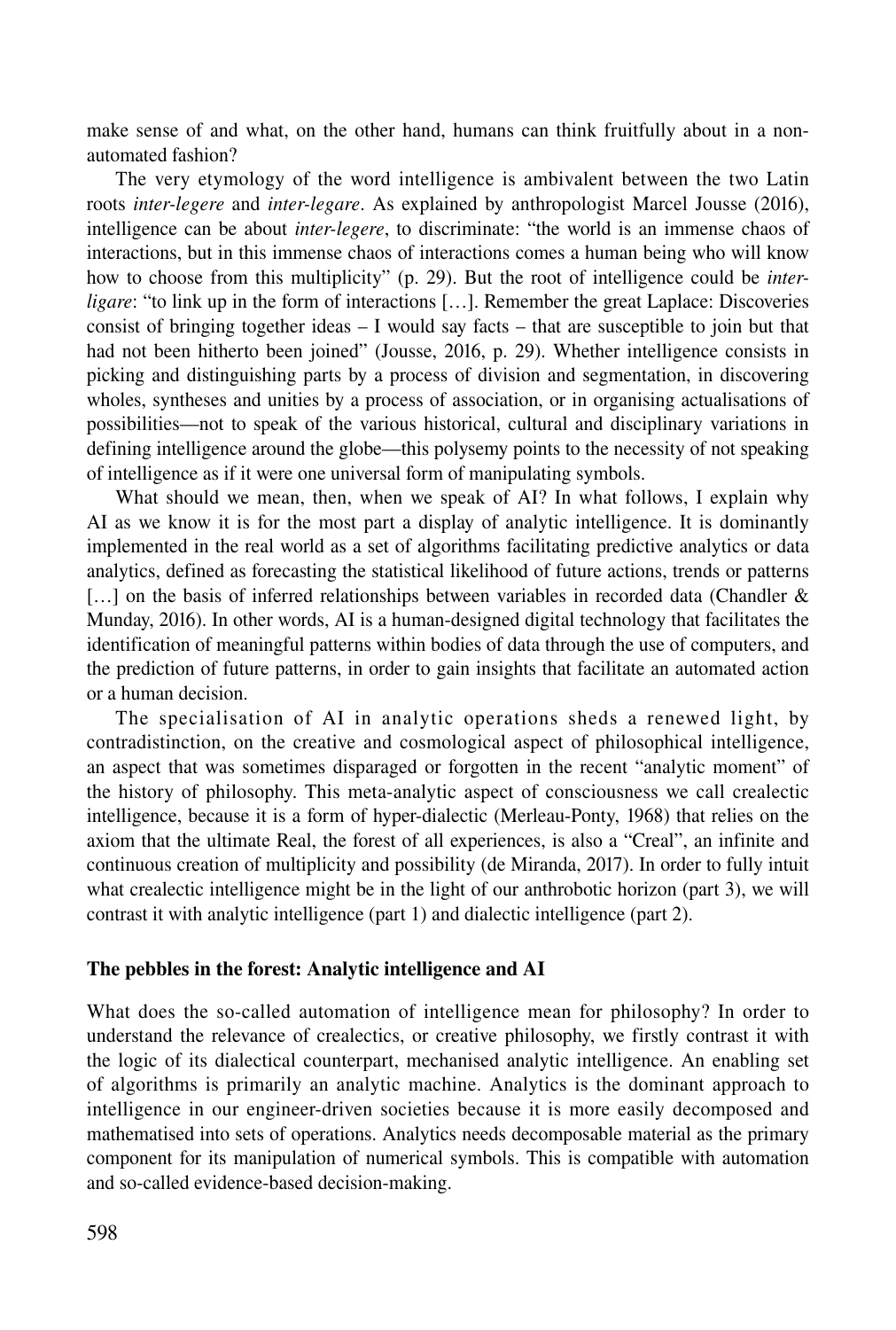Analytic forms of intelligence were certainly a major step in human evolution. Some eighteen centuries ago, in his account of Aristotle's Analytics, Alexander of Aphrodisias wrote that the one who "uses analysis [...] reduces composite bodies into simple bodies" (c.200 CE, 49, §2.4), thus separating an unknown into parts that are known (Arnauld  $\&$ Nicole, 1996, p. 200). The telos of current automated analytics was anticipated by Laplace (1814), who famously believed we ought

to regard the present state of the universe as the effect of its anterior state and as the cause of the one which is to follow. Given for one instant an intelligence which would comprehend all the forces by which nature is animated and the respective situation of the beings who compose it—intelligence sufficiently vast to submit these data to analysis—it would embrace in the same formula the movements of the greatest bodies of the universe and those of the lightest atom; for it, nothing would be uncertain and the future, as the past, would be present to its eyes (Laplace, 1814, p. 4).

This deterministic, quantitative and homogenizing telos is reactivated in the dominant discourse of AI.

But some inventors of computational thinking were already aware that an essential part of intelligence was left behind in their endeavours, namely a relationship to creation and truth. When Charles Babbage and Ada Lovelace designed the first "Analytical Engine" by associating analysis with a mechanical function of "operation" (Menabrea, 1961, p. 247), Lovelace was careful to add: "The Analytical Engine has no pretensions whatever to originate anything. It can do whatever we know how to order it to perform. It can follow analysis; but it has no power of anticipating […] relations or truths." (p. 284).

Beyond this "Lovelace Objection" to AI (Turing, 1950), there is what we might call the Whitehead Objection to the belief that analysis and concreteness are sufficient to understand the Real: analytics, while useful for purposes of manipulation and operationality, often ends up mistaking the abstract object for the concrete in a "fallacy of misplaced concreteness" (Whitehead, 1926, p. 64). Out of habit or cognitive bias, we tend to believe that the parts, units or functions that we distinguish and name, are truly there in the real world, like cogs in a machine. By analogy, digital worlds and AI-based "virtual reality" seem to be for our minds more and more indistinguishable from IRL ("in real-life") experiences. But such a phenomenon happens precisely because our cognition is not only analytic but also creative, as confirmed by recent trends in neuroscience (Berthoz, 2012): our consciousness produces semblances of emergence and meaning that supersede the sum of the observed parts and cannot be explained by strict analysis (Murphy & Stoeger, 2007). In the past, analytic philosophers, tempted by materialism and the ideology of concreteness, have ironically called this surplus of meaning the "ghost in the machine" (Ryle, 2009 [1949], p. 5). But to call what we experience, but cannot fully analyse, measure, demonstrate or show, a "ghost" or "superstition", partakes in a reductionism that can be "detrimental both to good science and good human living" (Thompson, 1997, p. 219).

Analysis is certainly indispensable as a step that considers reality as readable, a corpus or text. Abandoned in the forest, Hansel and Gretel find their way home with white pebbles, even if this does not get them out of trouble in the longer run. Analysis is a moment of distinctive literacy facilitating communication and the effectual manipulation of the Real. If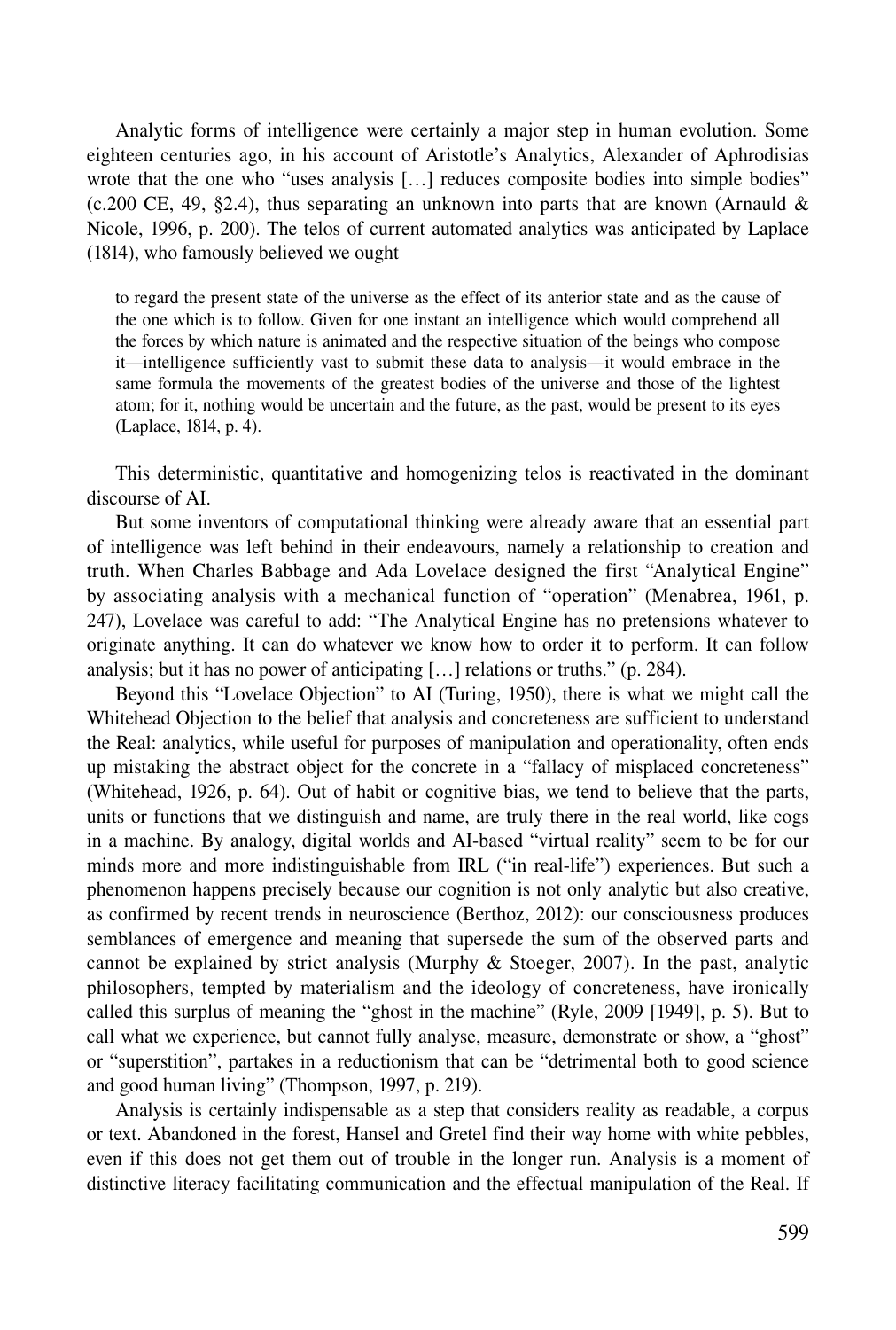an intentional consciousness is not able to distinguish discrete parts in the world by reading them as potential text or even operating programme, it might remain dreamy and confused (Craig, 1984, p. 41). Analytic elements manifest as what Noam Chomsky called a "surface structure" (1968, p. 30). At the level of a written language, the surface structure is represented by discrete symbols such as letters, code or forms. The analytic moment is the consideration of the world as possible syntax instead of chaos, or, in the language of AI, patterns versus noise. This is useful as an effectual reading of the surface structure; but analytic intelligence becomes a reductionist worldview when it claims to describe the depth of the Real.

In order to avoid the illusion that AI can be "intelligent" without human intervention, we need to remember that the possibility of an interpretation or semantic deciphering of an environment is a subjective component of intelligence, a perspective. Even prominent computer scientists like Stuart J. Russel now claim that in order to gain insights that improve meaningful decision-taking, AI needs the help of an interpreter, a subject who is part of a "web of belief" (Quine & Ullian, 1978), deciding what is pertinent and what is neglectable depending on a given purpose (Russell, 2019). Making sense of the random noise of data is an interpretation modelled on an observer- or subject-dependent perspective (Kaan, 1999). For the psychologist Piaget, intelligent behaviour involves a process of centration, of mental focus on such or such an aspect of reality made concrete: one pays attention to this rather than that, in a movement of intentional discrimination (Piaget, 1952). Concreteness is a useful "ensemblance" (de Miranda, 2020), but pure analysis cannot in itself provide meaning, nor creative unification.

Searle's famous distinction between syntax and semantics (1980) aimed at explaining why computers do not have an understanding of what they do and therefore cannot be said to be intelligent: "Computation is defined purely formally or syntactically, whereas minds have actual mental or semantic contents, and we cannot get from the syntactical to the semantic just by having the syntactical operations and nothing else" (Searle, 2010, p. 17). Whether one agrees with the syntax/semantics division or not, one might concede that analytic intelligence as it is practiced in our anthrobotic culture implies four procedures (not always in the following order): a moment of selection or distinction between useful data and neglectable noise; a moment of decomposition or division of a whole into parts and operations; a moment of reification, the transformation of continuous processes into discrete articulated objects; a moment of digitization, the reduction of the parts into computable symbols. In fact, as will be argued below, all these moments imply a discursive negotiation and a creative focus that requires the concurrent display of dialectic and crealectic intelligences.

# Breadcrumbs in the forest: Dialectic intelligence

Shared intelligence needs an analytic moment in order for agents to communicate their reading of a given situation. But once we start disagreeing with a given analysis or debating aspects of it, we are adding a dialectic dimension which functions as a bridge between analytics and crealectics.

Since Plato, dialectic intelligence designates an interpretative conversation in which there is a more or less rational tension between different or agonistic perspectives (from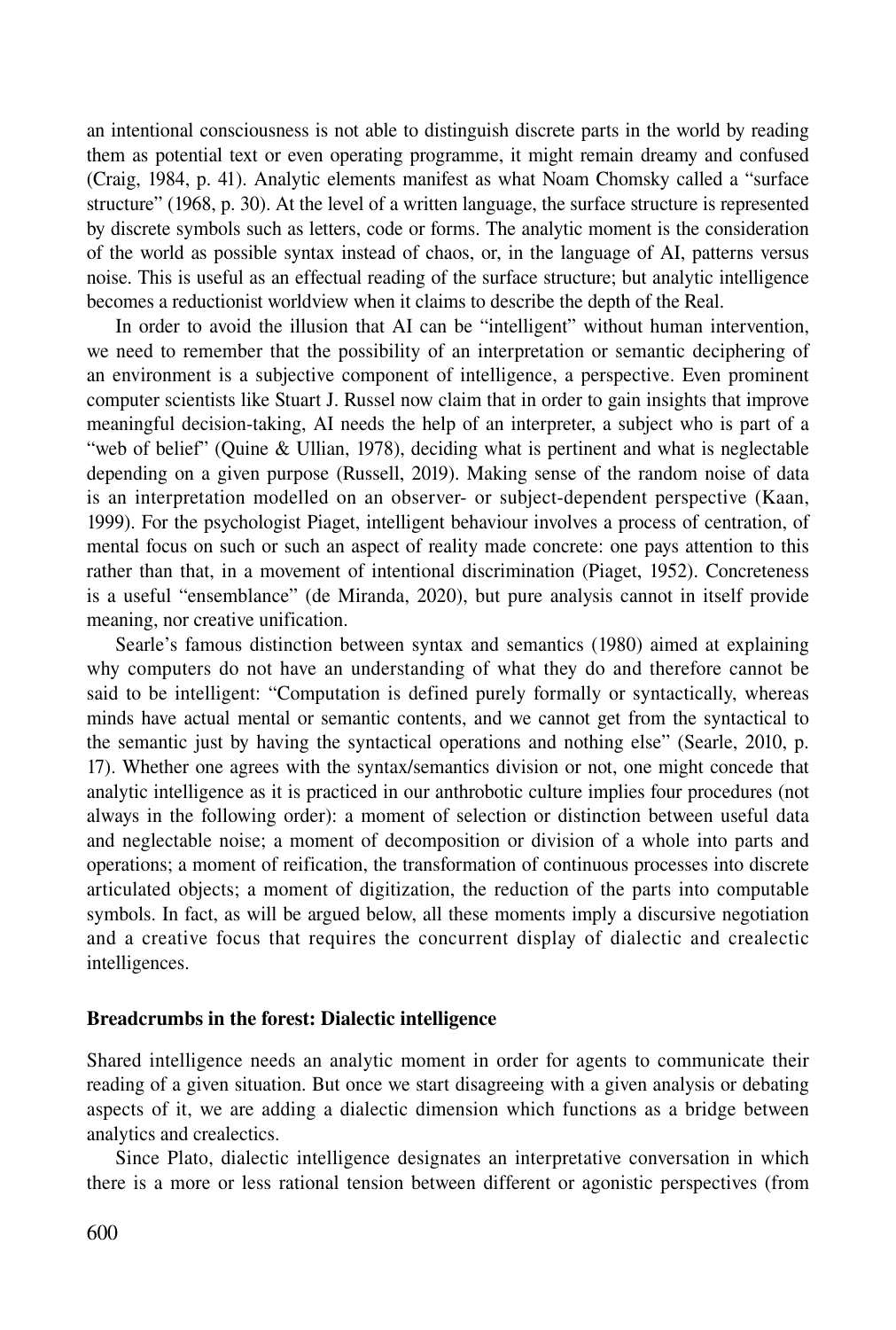*dialegesthai*: to talk through). Dialectics is "the progression of thought through the appearance of oppositions within one and the same unity" (Bloch, 1983, p. 288). This form of thinking can be performed between different subjects or within the same personal mind, as in Socrates's inner dialogue with his guardian divinity, his daimonion (McMahon, 2013, p. 40), or as in Descartes' cogito, which can be defined as the human capacity for an internal individual dialectics, a form of consciousness that is capable of self-contradiction or selfexamination.

In Hegel's grandiose variant, dialectic intelligence described the ubiquitous and necessary unfolding of a time-dependent yet absolute process of negations and performative contradictions towards the realisation of Spirit. Hegelians believe that the Real is really dialectical, and therefore that dialectic intelligence is a privileged form of realism leading to objective knowledge: "the dialectical constitutes the moving soul of scientific progression" (Hegel, 1817, §81). In dialectic consciousness, a proposition and its opposite can be both true, thus apparently ignoring the law of non-contradiction common in analytic logic. To remember how such ambivalence is possible, we can invoke an example that is not the usual handbook illustration of Hegelian dialectics: consider human somatization, the idea that unhealthy mental or emotional states can remain unconscious and be manifested in bodily troubles. Manifesting a mental disorder or distress via physiological ways can be said to be a dialectic process: it is in some sense healthy to be able to ascribe psychological or existential conundrums to our bodies, because the physical symptoms make it possible to read that there is a problem before it is too late. A somatization is a relatively transparent way of manifesting existential problems that might otherwise remain unreadable; such manifestation may reveal, paradoxically, a relatively good communication between mind and body. A very simple example of somatization is crying; when Hansel and Gretel are crying in the forest, their exteriorised suffering makes them conscious that something is really wrong, and they can try to find a solution.

Individual, bilateral or collective forms of dialectic intelligence rely on polarities, tensions and potential contradictions in a process that is ideally moving towards a form of reconciliation, resolution or synthesis that should reflect the logic of the "World-Soul" (Hegel, 1806, p. 114). When fetishised as a one-fits-all tool, as in the Marxist variant, or the Sophists' version of the Ancient Greek variant, dialectics sometimes forces syntheses via deception or coercion. In Hansel and Gretel's tale, once the white pebbles cannot be accessed to mark the path, impermanent breadcrumbs are used, which may be dialectically perceived as symbols or as food. The birds win the competition for meaning by eating the crumbs. In the agonistic world of dialectics, the illusion might be that there is not enough bread for everyone and it becomes difficult to identify if a synthesis is logical and objective, or rather belongs to a subjective victory of one interest over another. Few can avoid being emotional in an antagonistic dialogue, and even Hegel admitted the importance of passion in dialectic unfolding. Hyper-communitarian times demonstrate the pitfalls of dialectics: any legitimate position can be considered a form of scandalous usurpation or vice versa, a phenomenon that is accelerated by AI chatbots and other digital echo chambers.

The dialectic stage of understanding is nevertheless necessary to transform a reading of signs into a deliberative interpretation that encompasses real or apparent contradictions. However, this moment of intelligence is not sufficient to act upon the world because the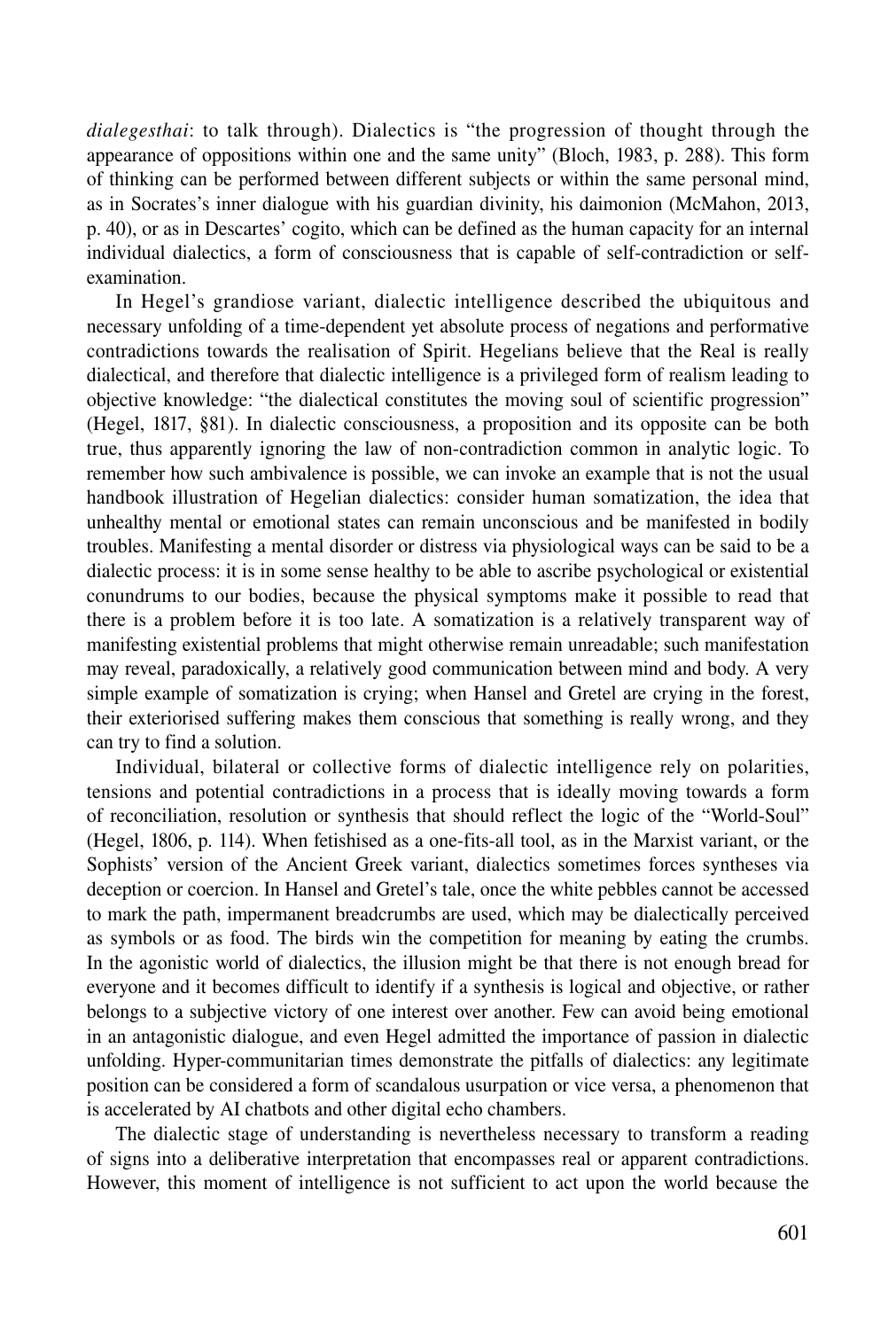synthesis it proposes can be contested and, by definition, negated anew: if the world is only dialectically interpreted, it becomes an interminable process in which everything becomes negative and positive alternatively, any synthesis being an ephemerous plateau collapsing into a new thesis-antithesis dynamic. Moreover, dialectics tends to fall into binary dichotomies, which are themselves cognitive reductions, even if they seem to introduce more complexity than analytic intelligence (Elbow, 1993). For example, the two categories of disease and normal health are oblivious of possible alternative mental or physical states that are neither normal nor unhealthy (Canguilhem, 1991, p. 97). The human phenomenon of psychological resilience is neither pathological nor normal: it is a "novelty", a manifestation of crealectic intelligence (de Miranda, 2019).

## The cottage at the heart of the forest of the real: Crealectic intelligence

Analytic and dialectic intelligences cannot exhaust our experience of intelligent agency. The analytic strategy of the white pebbles and the dialectic strategy of the breadcrumbs fail to solve the long-term problem of Hansel and Gretel, which is that their family is materially and spiritually poor. What saves them is the crealectic strategy of going deep into the forest and confronting the abyss of possibility and sublimity. They risk their lives by the gingerbread house of plenitude guarded by the primordial witch; and its oven of abundance which may dissolve or regenerate.

Social reality is polysemantic and implies a multiplicity of decisions and acts in which the very factualization of data, the attribution of a syntax to a given reality, is itself already filtered by creative and active imagination and an embodied perspective. We propose to call "crealectic" the existential form of consciousness that is aware of acting as an engaged person upon a world of multiplicity and possibility, with the ideal of co-creation in mind. Crealectic intelligence cannot be emulated by a non-biological AI because it is grounded in desire and felt sublimity.

Crealectics deals with processing realities and imaginaries of novelty, plurality and ambiguity, rather than mere contradiction of binary polarities or operation of known bits; its ontological core is the idea of creation understood ontologically as ubiquitous stream of infinite possibility (Bergson, 1922; Whitehead, 1929; Deleuze & Guattari, 1994, de Miranda, 2017). The neologism crealectics comes from "Creal", a contraction of Creation and Real (de Miranda, 2008). Creal designates the capacity to envision, imagine or feel a creative and virtual cosmological source of the Real as a metaphysical "possibility of possibility" (Slife, 1994). The Creal is a simultaneously immanent and transcendent flow of ever-emerging potentiality which can be summarised in a simple modal formula: It is possible.

"There is a practical consciousness, an 'I can' that underlies and precedes the reflective self-consciousness of the 'I think', but the 'I can' is given and coeval with an 'it can' " (Sinclair, 2017, p. 191). As was understood by existentialist philosophers, chief among them Sartre and Heidegger, the universe is a possibilisation furnace. When one embodied living being says and feels, of a projected situation or idea for instance, that it's possible!, they are connecting with the modal creal spacetime. The embodied formula is—at least asymptotically—performative: it begins to produce something, it is the gateway to transform a virtuality into a reality, it possibilises, or crealectises, even if there is no deterministic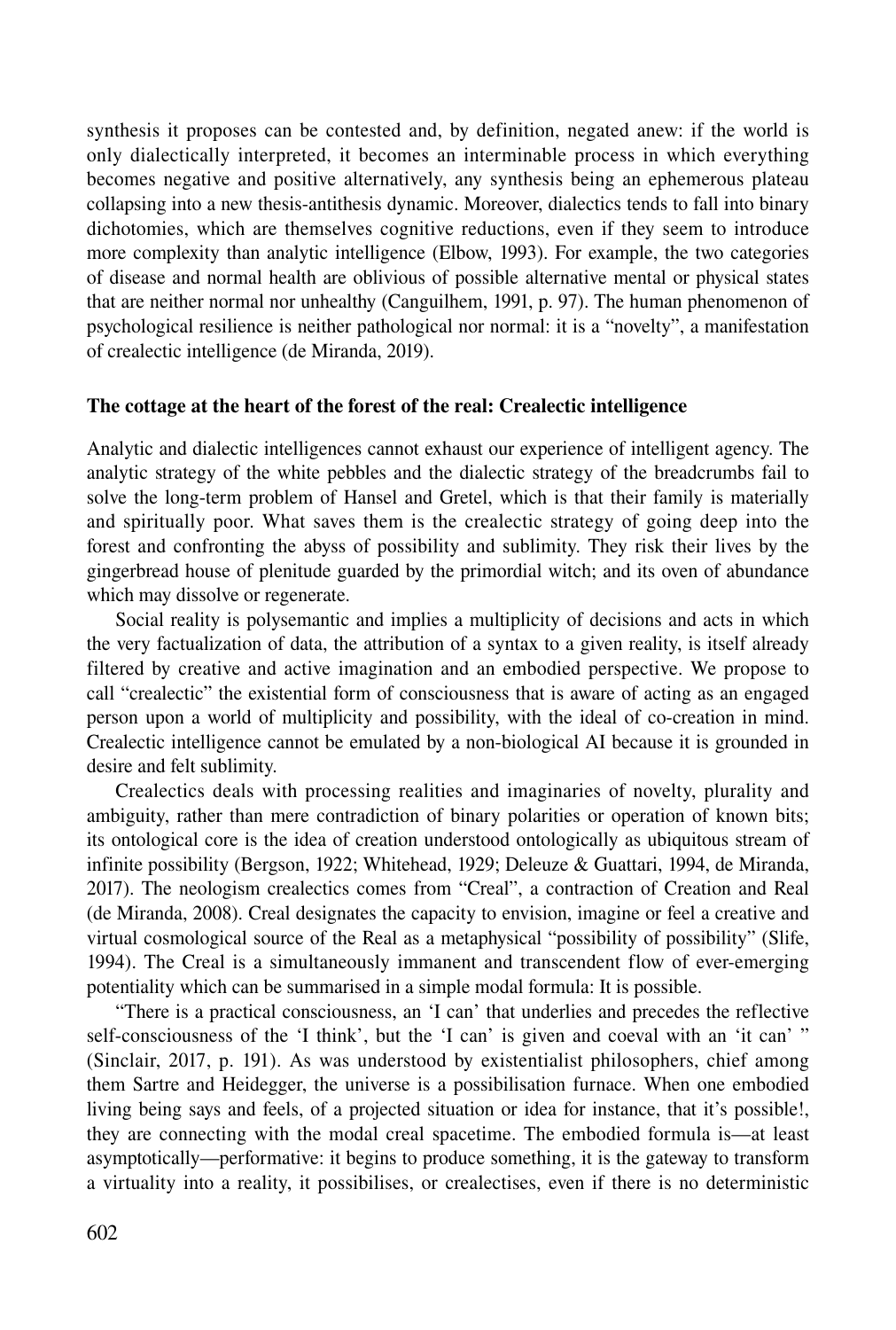link between the feeling or thought of possibility, and the actualisation or realisation of that impression (although a causal explanation can in some cases be given). The felt experience of possibility creates a bridge between, on the one hand, the apossible (from the alphaprivative prefix) or hypossible (from the Greek prefix hypo, meaning under or not yet), and on the other hand actualisation and realisation.

If we accept that the source of reality is driven by an infra-realist flux of infinite possibility, if the core of Being is the injunctive code "it's possible", then once embodied, this could be described as a cosmological dynamic of desire. Spinoza called this cosmic desire the conatus (Koistinen, 2014). The idea is also familiar in Daoism as the core of natural intelligence: "This desire is the source from which all things in the world arise and move toward fulfilment. […] Desire, then, is what incites, animates, and furnishes the content of knowing" (Virág, 2017, p. 77). Our desire or lust for life can indeed feel cosmic or interstellar. We may tend to sexualise this feeling—but it is probable that sexuality is but a convincing ruse of evolution, in the sense that sexuality might have latched onto a prior available cosmic desire and by exaptation, part of this desiring energy was diverted to favour reproduction. Animals, insects and plants are likely to have a relationship to cosmic desire and possibility: the crealectic moment of our intelligence might respect them more than analytic or dialectic intelligences do.

The ultimate desire of crealectic embodiment could be said to be—following Lacan and Heidegger—without object (de Miranda, 2009). Crealectic consciousness would be attuned to the Creal and to pure desire which in the end would aim at itself rather than this or that. But, remembering the etymology of desire (longing for a lost star), I prefer to surmise with Plato and Plotinus that cosmic desire does have an aim that is logically induced by the multiplicity and infinite diversity of the Creal: pure unity, or "the One" (Wiitala, 2013, p. 649). We do not have the space here to enter in the details of the long philosophical relationship between the One and the Multiple, and how they might imply each other. Suffice it to say that if multiplicity and unity are the two logical sides of the same cosmological core, then the union with the One is that which all things desire, which is why Plato, Plotinus, and Aristotle called this prime mover the Good. An absolute unifying principle is the ultimate object of desire and the supreme Good from the perspective of the disparate. And from the perspective of unity, the ultimate Other is manifested by diversity and multiplicity: hence the primordial creative and psychological dialectics of "Dionysus" (attraction to multiplicity) and "Apollo" (attraction to unity), as explained in Nietzsche's Birth of Tragedy (Clewis, 2019, p. 223).

Influenced by Kant, the Romantic poet Wordsworth defined the play between "multitude" and "intense unity" as the essence of the "sublime" (Clewis, 2019, p.177). Crealectic intelligence transcends the borders of the actual and of the Real and therefore is related to the experience of sublimity. Artists have known or felt for long enough that "creativity as ultimate principle" (Whitehead, 1929, p. 31) is a relation with the intuitions of alterity and the sublime, "the incommensurability of reality to concept" (Lyotard, 1984, p. 79). Even for non-artistic practitioners, the experience of the sublime, for example in contemplating nature or in confronting a new culture, manifests itself as surreal or hyperreal awe, beyond the analytic routines: "Sublimity lifts the Absolute above every immediate existent and therefore brings about the liberation which, though abstract at first, is at least the foundation of the spirit" (Hegel, 1835, p. 362).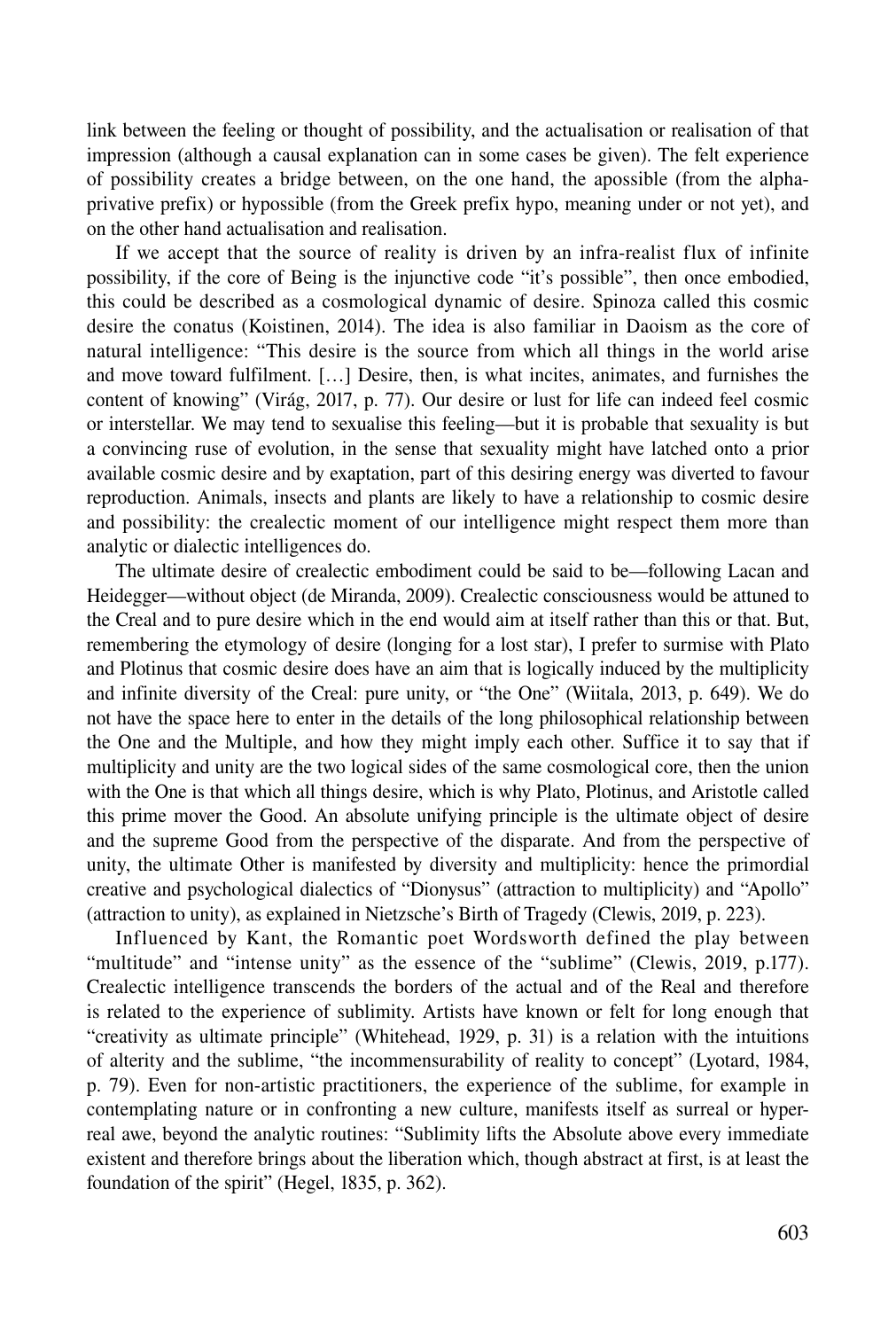Sublime feeling sensitizes us to an "outside and an inside" in thought, to a creative "hyper-dialectic" between imagination, reason, flesh, plurality and ambiguity (Merleau-Ponty, 1968, p. 94). A healthy human life and healthy thought needs to host regular moments of felt sublimity, as a necessary condition to reconnect with the possibility of regeneration or novelty. The intuition of creal sublimity becomes "the transport that leads all thought (critical thought included) to its limits" (Lyotard, 1994, x). This paradoxical capacity to pursue belief or knowledge about something we typically ignore, but feel or desire to be real, can be productive of new knowledge and new forms of dealing with existence: it suggests the effectual agency of what Einstein called "creative imagination" (Holton, 1978, p. 96).

The experience of awe, wonder, admiration or imaginative questioning, which Aristotle and Descartes considered to be the creative source of philosophy, are often seen as superfluous in sociotechnical protocols that are attached to an automated exhaustion or exploitation of the Real. Mundane practices of engineering or mathematical ordering tend to keep the imaginative or desiring subject out of their equations in order to achieve an operational description and management of a system or problem. The admirer, the contemplator, the observer, the practitioner, the interpreter, the dweller, the co-creator, are not accounting categories and can hardly be taken into account in predictive analytics. We can exemplify in many ways the horror that can be generated by hypertrophied forms of analytic intelligence: for instance, in the early 2000s, the French government introduced a computerized form of New Public Management into the organisation of their forests, via the *Office National des Forêts*. The results were negative: in 2019, a report from the *Commission des Affaires* Économiques of the French Parliament mentions a deep crisis in which no less than forty-eight forester employees committed suicide, out of a feeling of being deskilled, distrusted and treated like machines, while the diversity of the trees became endangered (*Assemblée Nationale*, 2019).

Such examples do not mean that computer intelligence will necessarily be the enemy of humanity, but that intelligent-systems designers need to carefully take into account the human need for a healthy cycle of analytic-dialectic-crealectic understanding. Human affairs can learn from creative philosophy and its practice of embodied knowledge (Foucault, 2005); and as the embodied reminiscence of the possibility of possibility, crealectics may also function as a politico-ethical global social contract (de Miranda, 2017). If we do not comprehend that the possibility of possibility should not be addressed only with computerised solutions, we might become indeed a self-domesticated robotic species (Arendt, 1958). In remaining open to the "creative generosity" of life (Canguilhem, 1991, p. 188), the democratisation of crealectic intelligence may allow for a new form of global consciousness. We cannot delegate crealectic thinking to a machine, since AI is devoid of the sense of desire, the sense of possibility and the sense of awe.

## Conclusion: From analytics to crealectics

The "man-computer symbiosis" (Licklider, 1960) is not the ultimate horizon of humanity's destiny, but a sub-part of a higher form of interaction between humans and a ubiquitous process of desire, awe and possibilisation. We are not living in an artificial simulation in which the universe is merely reading its own program as it unfolds analytically, such as in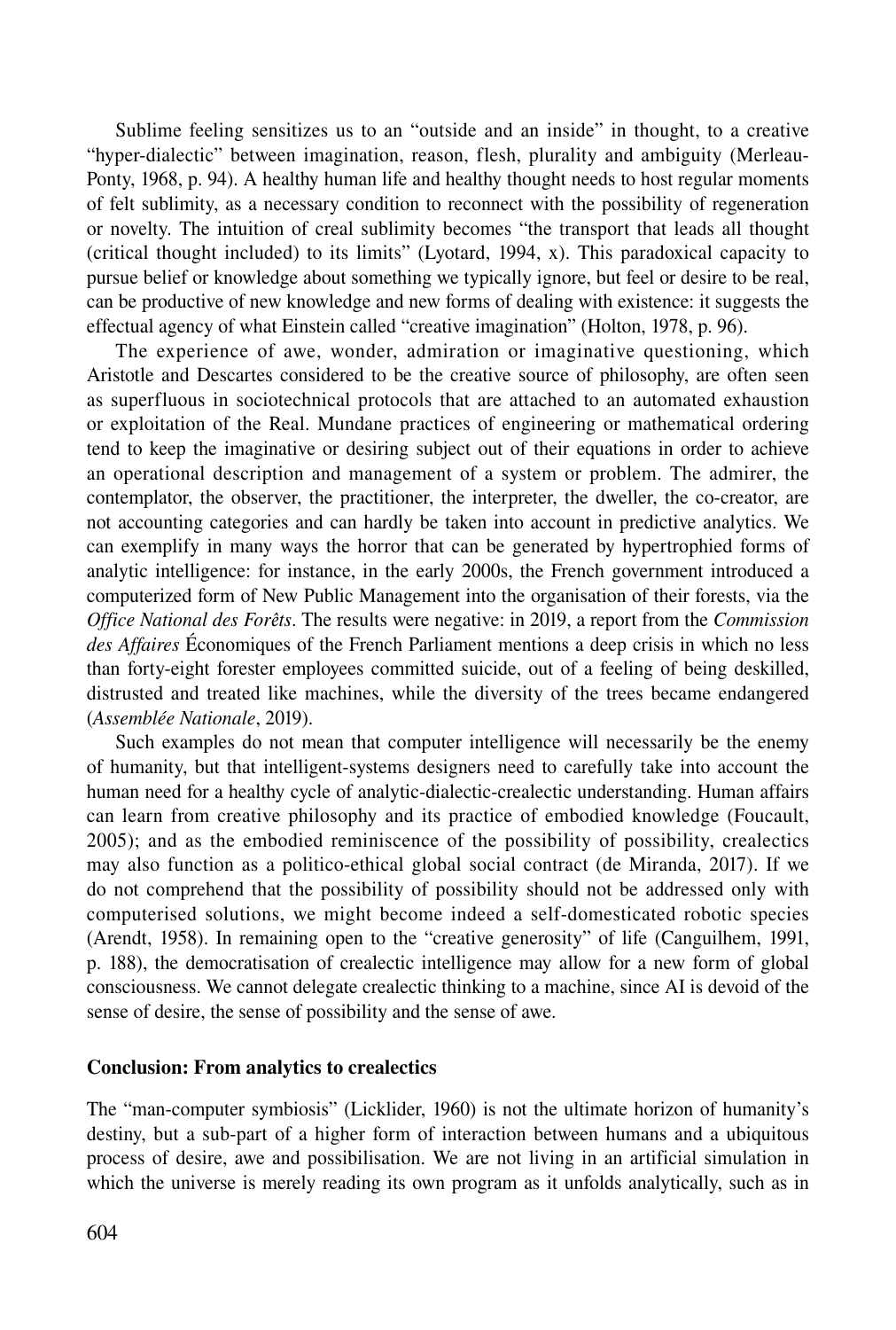the universal simulation hypothesis (Bostrom, 2003). Because of the feeling of desire in our bodies and the concept of possibility in our minds, which cannot be reduced to discrete bits of information, analytics is insufficient to understand our world and make the right decisions. The world can to a certain extent be divided into concrete analytic parts for the sake of manipulation and possession; it can partly be divided into dialectic tensions of agonistic unfolding to mediate power struggles, yet neither of these two forms of understanding exhaust the Real, because the Real as a mere set of things (*res* in Latin, and *res extensa* for Descartes) does not exhaust all there is.

Our existences are certainly embedded in mega-machinic sociotechnical digital systems, so complex that they might even suggest a "technological sublime" (Jameson, 1984, p. 79): systems of hyper-surveillance and control under the guise of dreamlike divertissement, education and emotional relationships via handheld devices, all the mysterious aspects of everyday life are now touched by AI. Human nature can be at least partly defined as "anthrobotic", a combination of flesh and protocols, but we are not merely one polarity of a machine-human dialectic, because we remain—for the time being—emotionally, intuitively and intellectually touched by creative sublimity. Philosophy is not only about a form of logic but also about "a form of life" (Wittgenstein, 1958, p. 11). On top of analytical or dialectical transactions, the crealectical subject is a thinker who cares to take holistic decisions towards a philosophically healthier way of life.

#### **References**

- Alexander of Aphrodisias (c.200 CE /1991). *On Aristotle's prior analytics* (J. Barnes, Trans.). London: Duckworth.
- Arendt, H. (1958). *The human condition*. Chicago: University of Chicago Press.
- Arnauld, A., & Nicole, P. (1996). *Logic or the art of thinking*. (J.V. Buroker, Trans.). Cambridge: Cambridge University Press.
- *Assemblée Nationale Française* (2019). Compte-rendu 28 [Account of debate 28], Commission des Affaires Économiques, 11 Décembre 2019.
- Bergson, H. (1922). *Creative evolution* (A. Mitchell, Trans.). London: MacMillan.
- Berthoz, A. (2012). *Simplexity: Simplifying principles for a complex world*. New Haven: Yale University Press.
- Bloch, E. (1983). The dialectical method (J. Lamb, Trans.). *Man and World, 16*(4), 281–313.
- Bostrom, N. (2003). Are we living in a computer simulation? *Philosophical Quarterly, 53*(211), 243–55.
- Canguilhem, G. (1991). *The normal and the pathological* (C. R. Fawcett, Trans.). New York: Zone Books.
- Chandler, D., & Munday, R. (2016). *Dictionary of social media*. (3rd ed.). Oxford: Oxford University Press.
- Chomsky, N. (1968). *Language and mind*. New York: Harcourt Brace Jovanovich.
- Clewis, R. R. (2019). *The sublime reader*. London: Bloomsbury.
- Craig, R. P. (1984). Developing a philosophy of reading: Piaget and Chomsky. *Reading Horizons, 25*(1), 38–42.
- Deleuze, G., & Guattari, F. (1994). *What is philosophy?* (H. Tomlinson & G. Burchell, Trans.). New York: Columbia University Press.
- De Miranda, L. (2008). *Paridaiza*. Paris: Plon.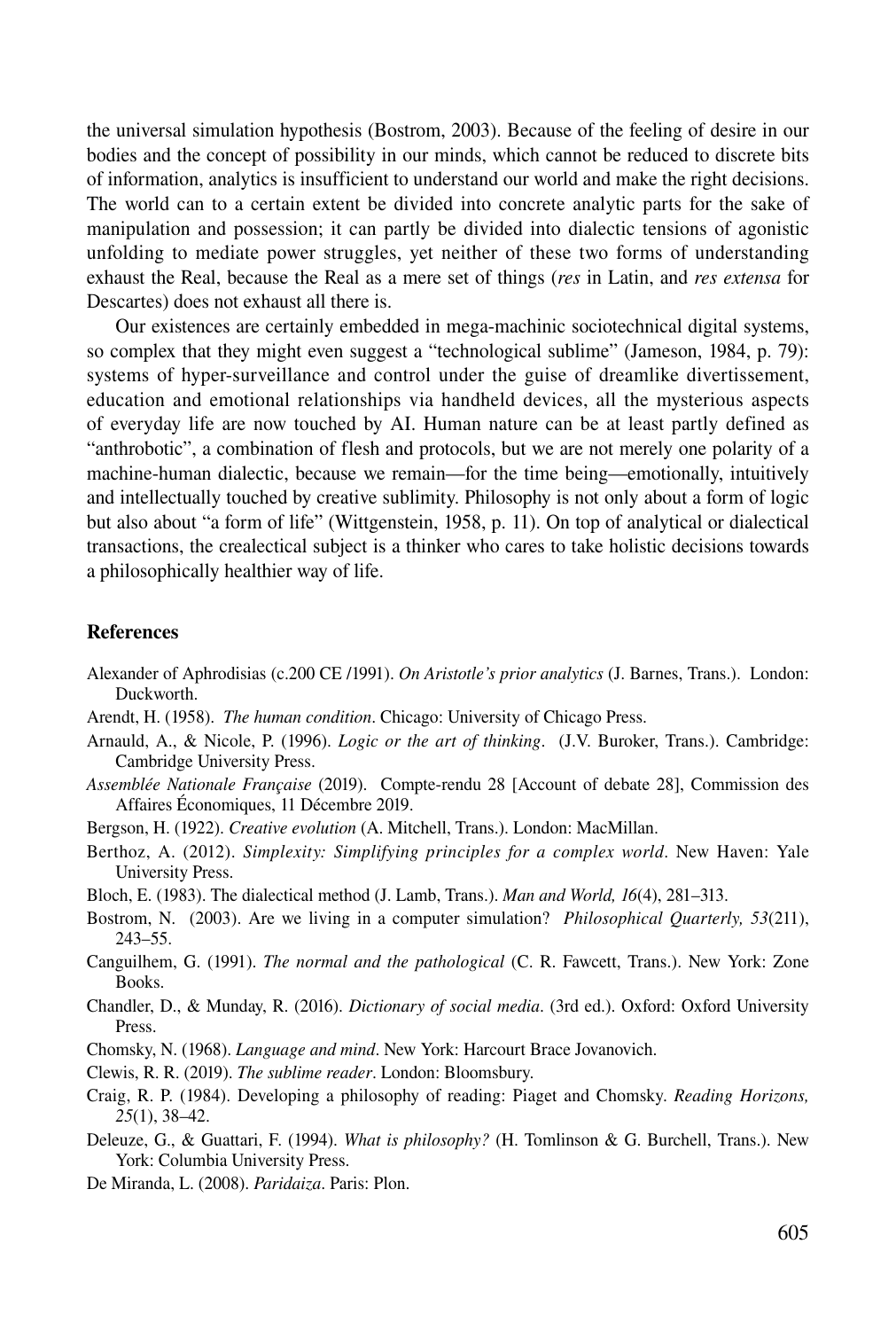- De Miranda, L. (2009). *Peut-on jouir du capitalisme? Lacan avec Heidegger et Marx* [Can we enjoy capitalism? Lacan with Heidegger and Marx]. Paris: Max Milo.
- De Miranda, L., Ramamoorthy R., & Rovatsos, M. (2016). We, anthrobot: Learning from human forms of interaction and esprit de corps to develop more diverse social robotics. In *What Social Robots Can and Should do* (pp. 48–56). Amsterdam: IOS Press.
- De Miranda (2017). On the concept of Creal: The politico-ethical horizon of a creative absolute. In *The Dark Precursor: Deleuze and Artistic Research* (pp. 510–16). Louvain: Leuven University Press.
- De Miranda, L. (2019). *Being and neonness*. Cambridge, MIT Press.
- De Miranda, L. (2020). *Ensemblance: The transnational genealogy of esprit de corps.* Edinburgh: Edinburgh University Press.
- Elbow, P. (1993). The uses of binary thinking. *Journal of Advanced Composition 13*(1), 51–78.
- Foucault (2005). *The hermeneutics of the subject.* (G. Burchell, Trans.). New York: Palgrave Macmillan.
- Geraci, R. M. (2008). Apocalyptic AI: Religion and the promise of artificial intelligence. *Journal of the American Academy of Religion*, 76(1), 138–66.
- Hegel, G.W.F (1806/1984). Letter to Friedrich Niethammer, 13 October 1806. In C. Butler & C. Seiler (Trans.), *The Letters*. Bloomington: Indiana University Press.
- Hegel, G.W.F. (1835/1975). *Aesthetics: Lectures on fine art* (Vol 1, p. 362). (T.M. Knox, Trans.). Oxford: Oxford University Press.
- Hegel, G.W.F. (1817/1991). *The encyclopaedia logic* (T.F. Geraets, W.A. Suchting & H.S. Harris, Trans.). Indianapolis: Hackett.
- Holton, G. (1978). *The scientific imagination: Case studies*. Cambridge: Cambridge University Press.
- Jameson, F. (1984) Postmodernism, or the cultural logic of late capitalism. *New Left Review 1*(146), 76–80.
- Jousse, M. (2016). *In search of coherence* (E. Sienaert, Trans.). Eugene: Pickwick Publications.
- Kaan, E. (1999). Syntax and semantics? *Trends in Cognitive Sciences, 3* (9), 322.
- Koistinen, O. (2014). Desire and good in Spinoza. In M.J. Kisner & A. Joupa (Eds.), *Essays on Spinoza's Ethical Theory*. Oxford: Oxford University Press.
- Laplace, P. S. (1814/1902). *A philosophical essay on probabilities*. (F.W. Truscott & F. L. Emory, Trans.). New York: Wiley and Sons.
- Licklider (1960). Man-computer symbiosis. IRE Transactions on Human Factors in Electronics, *HFE-1*(1), 4–11.
- Lyotard, J.-F. (1984). *The Postmodern Condition: A Report on Knowledge* (G. Bennington & B. Massumi, Trans.). Minneapolis: University of Minnesota Press.
- Lyotard, J.-F. (1994). *Lessons on the Analytic of the Sublime* (E. Rottenberg, Trans.). Stanford: Stanford University Press.
- McMahon, D. M. (2013). *Divine fury: A history of genius*. New York: Basic Books.
- Menabrea, L. F. (1961). Sketch of the analytical engine invented by Charles Babbage. In P. Morrison & E. Morrison (Eds.), *Charles Babbage and his calculating engines; selected writings by Charles Babbage and others* (pp. 225–297). New York: Dover.
- Merleau-Ponty, M. (1968). *The visible and the invisible*. (A. Lingis, Trans.). Evanston: Northwestern University Press.
- Murphy, N., & Stoeger, W. R. (2007). *Evolution and emergence: Systems, organisms, persons*. Oxford: Oxford University Press.
- Piaget, J. (1952). *The origins of intelligence in children*. New York: W. W. Norton.
- Quine, W. V., & Ullian, J. S. (1978). *The web of belief*. New York: McGraw-Hill Education.
- Russell, S. J. (2019). *Human compatible: Artificial intelligence and the problem of control*. New York: Viking.